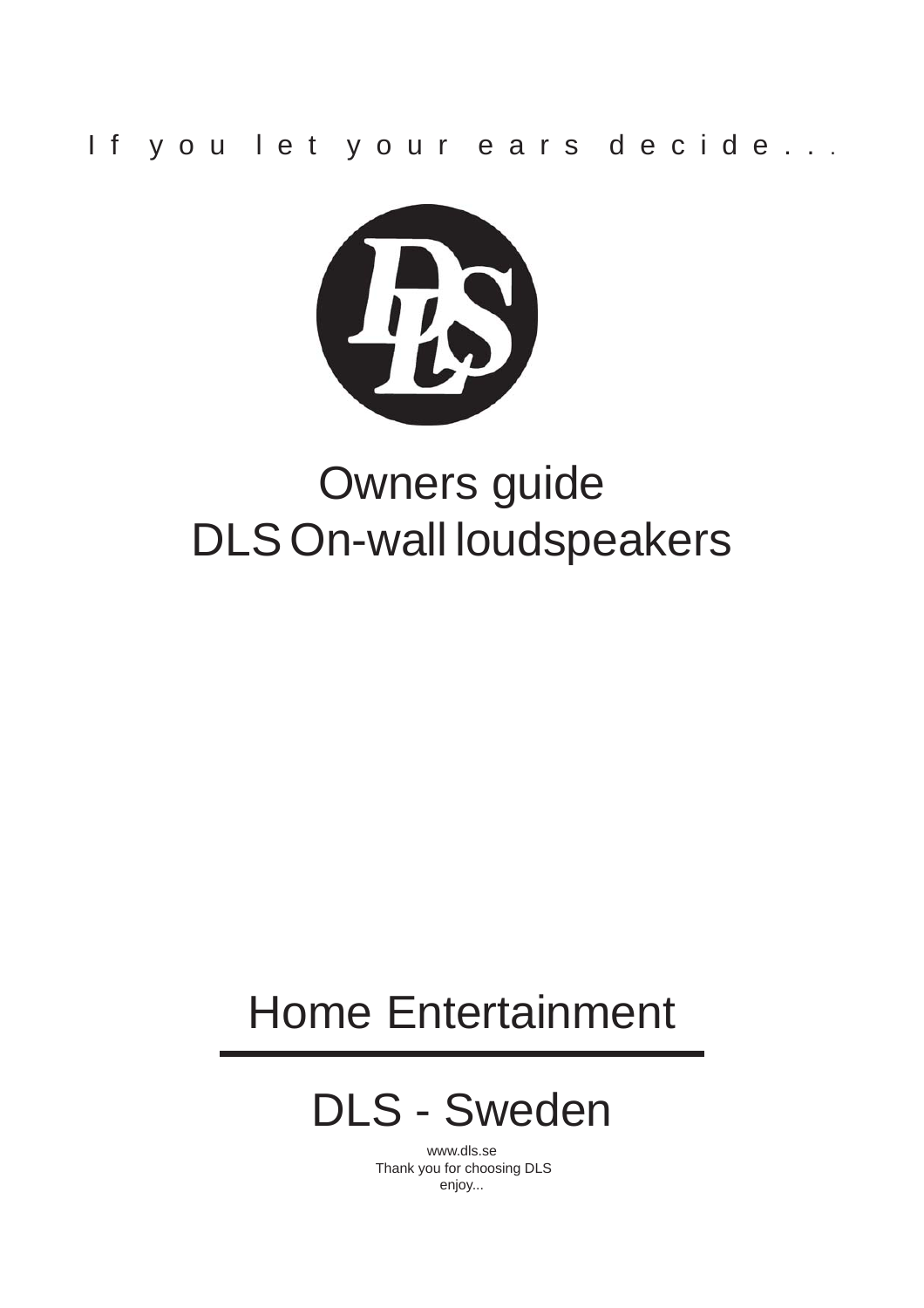## Owners guide for DLS On-wall loudspeakers

#### **Introduction**

Please read this manual fully before unpacking and installing the product. It will help you to optimise the performance of your speakers .

#### **Unpacking and maintenance**

Your speaker should be treated with the same care you would treat a piece of furniture. Use only a piece of soft cloth and a small quantity of warm soapy water to clean the loudspeakers. Avoid touching the cone of the bass unit or treble dome since this may leave a finger mark or even damage the dome and spoil its performance. After unpacking, we suggest you retain all packing material for future transports.

#### **Running-in period**

The performance of the speaker will change subtly during the listening period.

Please allow your new speakers to play about 50 hours of music at normal listening level before doing any critical listening.

#### **Room positioning 2-Channel stereo**

The performance of a loudspeaker system in a room varies with placement. Ideal positioning of the speakers are 3-4 m apart and preferably at least 0.5-1m away from side and rear walls se fig. 1. Avoid distances from walls that correspond to 1/2, 1/4, 1/6 etc., of the room dimensions. Seek instead odd fractions; 1/3, 1/5, 1/7 etc.to minimize effects of room related resonances.

You will perceive the most accurate sound picture if you listen from a position halfway between the loudspeakers, and three to four metres away. Avoid corner placement as it leads to colouration and an over-emphasise of the lower frequencies.

Image stability and stereo perception is increased if the two speakers are turned slightly towards the listening position. Try this out and listen for best stereo image and centre focus. Objects in the direct sound path can disturb the coherence of the sound picture. Try out different positions before deciding on a final arrangement.



#### fig. 1

#### **Surround system**

Centre speaker positions:

Fore a front centre speaker position it directly above or below the screen, depending on screen height. Optimum is in the same height as the front speaker sound centre (0.8-1m for floor standing models)

For wall mounting, there are two holes on the backside of the speaker for wall mounting with brackets. One hole for each bracket

#### Front right and left speaker:

Place the speaker 0.5-1m from the TV. For large projection screens, space speaker 0.1- 0.5m from screen. Try to follow the 2-channel position as close as possible in room for best sound image.

Surround speaker "rear speaker"

Depending on where you sit in the room there are two ways of presenting the sound image. Direct or diffuse surround effect. Direct is when the speaker point at the listening positions from rear or side walls, in the same height as front and centre speaker. For diffuse sound effect, mount the speaker higher and point them along rear or side wall.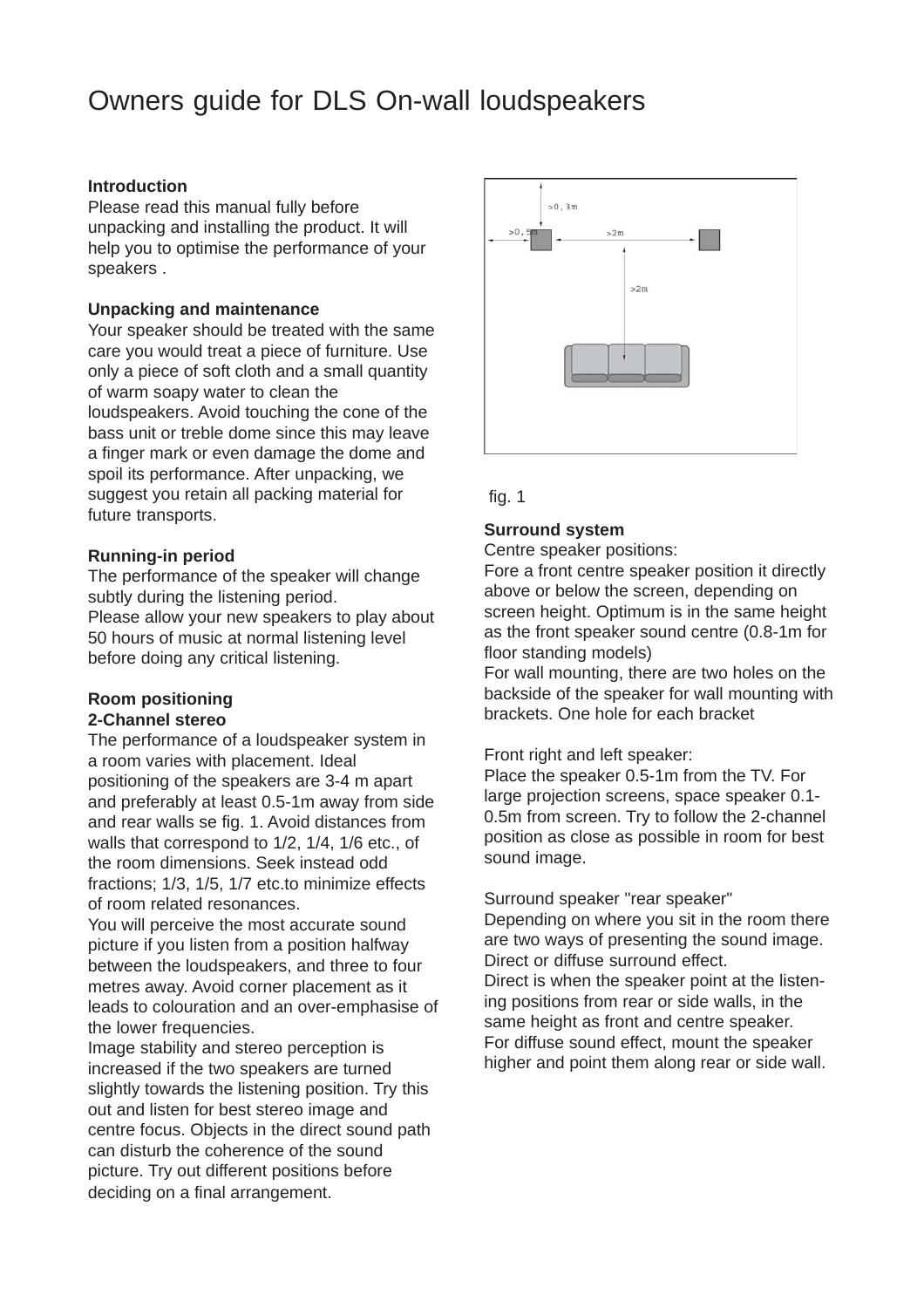#### **Magnetic shielded speakers**

The speakers drive unit are magnetically shielded and can safely be placed directly on, under or alongside your video (TV) monitor. A small number of televisions are hyper sensitive to magnetic fields. If you notice any picture distortion, we recommend that you move the speaker a few centimetres forth or back, or distance the speaker a few centimetres. These small changes in the position are often enough to cure the problem.

#### **Mounting**

Centre and Satelites can be wall mounted. For mounting follow the instructions for the brackets.There are two screw positions on the satelites back side for one wall bracket.For the centre channel there are two screw positions on the back side of the speaker one for each bracket.

The Flatbox Mini & Flatbox Large have "keyholes" on the back side to allow mounting in many different ways. Use the template coming with the speaker to make the drilling easier. Mount the speaker box in a way that allows a free air flow from the port.

#### **Connections**

Make sure to turn off all amplifiers before connecting your new speaker to your system.

Connect the cable to the terminal. Use the marking of the cable to ensure that the red or "+" mark of the amplifier is connected to the "+" side of the terminal, also marked with red.

We recommend high quality cables, not to thin, to avoide losses. To reduce the effect the cable has on the speaker, the impedance of the cable at all frequencies should be low(< 0.2 ohm). At high frequency the inductive component of the cables impedance can dominate over the DC resistance and will affect the tonal balance.

Ask your dealer for the best cable for your needs.

#### **Power handling**

DLS recommends using amplifiers within a specific power range. However, the most important thing is that the amplifier has sufficient power reserves for handling peaks and transient in the music signal

The power rating figure of a loudspeaker is a very inprecise figure. Since the energy in the music signal varies, neither peak nor average value is relevant. A power rating of e.g. 100W RMS says only that you can play a continuous tone of 1kHz at this output. It does not mean that you can turn the volume all the way up on a 100W amplifier and expect clear sound and healthy speakers.

The greatest danger to a loudspeaker is distorded signal. Distorsion in the low frequency range produces overtones in the entire spectrum, with an energy that can easily damage the tweeter units. And since a more powerful amplifier can play louder without distorsion, we have the paradox that it is a greater risk to damage speakers by playing loud with a smaller amplifier.

#### **Caution!**

**If you hear distortion when you increase the volume this is normally a sign of overloading the amplifier and you should immediately reduce the output level. Use of loudness, bass or treble boost increases the risk for harmful distortion in the amplifier. We recommend that you use these controls with care.**